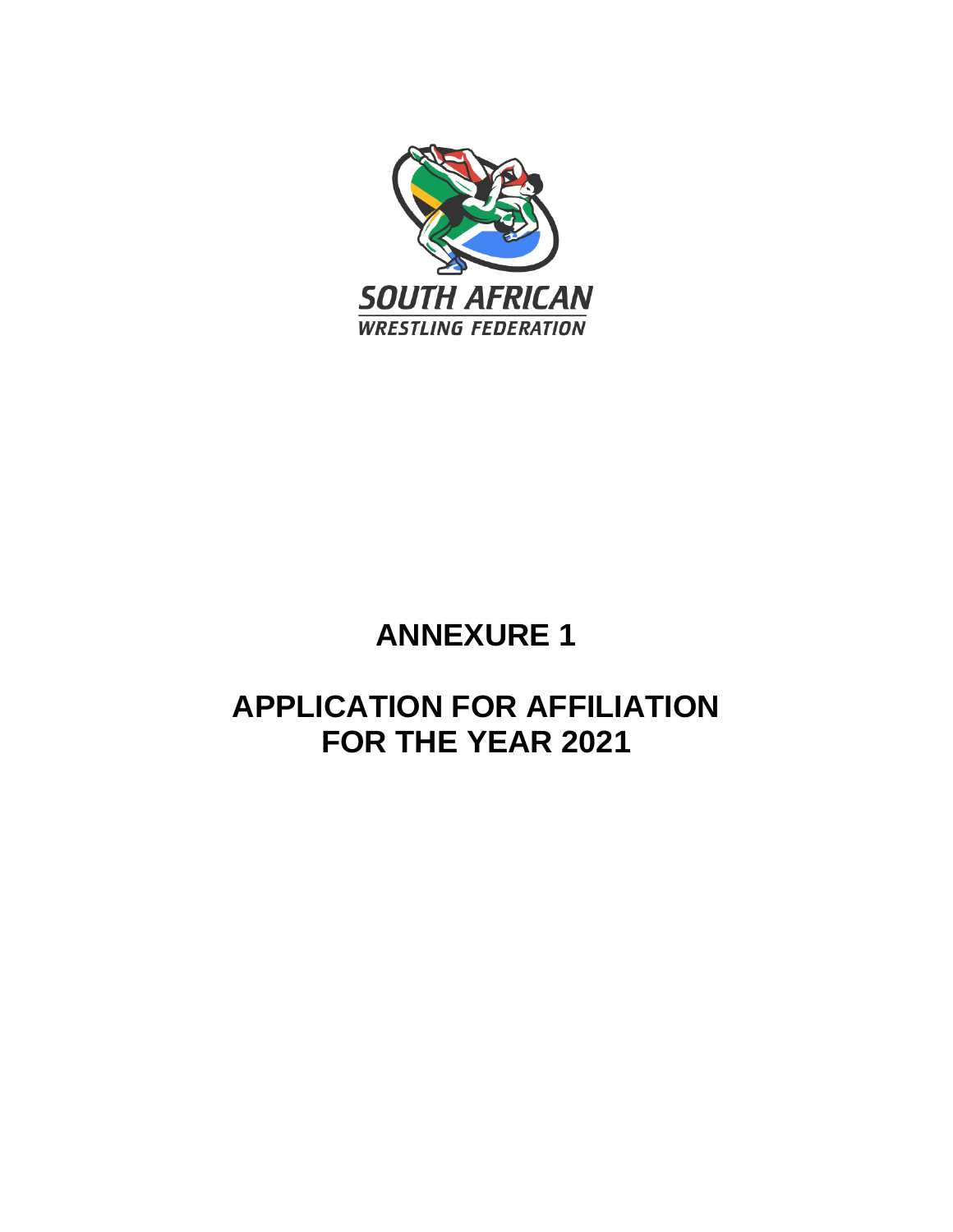| Page $ 2 $ |  |
|------------|--|
|            |  |

| <b>ASSOCIATION INFORMATION - 2021</b> |    |  |  |
|---------------------------------------|----|--|--|
| <b>Name of Association</b>            | ÷, |  |  |
| Address (as per constitution)         | ÷. |  |  |
|                                       |    |  |  |
|                                       |    |  |  |
| <b>Postal Address</b>                 | t, |  |  |
|                                       |    |  |  |
|                                       |    |  |  |
| Telephone number                      | ÷, |  |  |
| <b>Cell number</b>                    | t, |  |  |
| <b>Email Address</b>                  | t, |  |  |
| Website                               | ÷, |  |  |
| Facebook page                         | Ì, |  |  |
| <b>Twitter Handle</b>                 | ÷  |  |  |
| Instagram                             | t, |  |  |

| <b>Affiliated to Provincial Sport Confederation?</b> | <b>YES</b> | <b>NO</b> | Letter confirming affiliation to be attached. If NO, reason why and when will<br>registration happen? |
|------------------------------------------------------|------------|-----------|-------------------------------------------------------------------------------------------------------|
|                                                      |            |           |                                                                                                       |
|                                                      |            |           |                                                                                                       |
|                                                      |            |           |                                                                                                       |
|                                                      |            |           |                                                                                                       |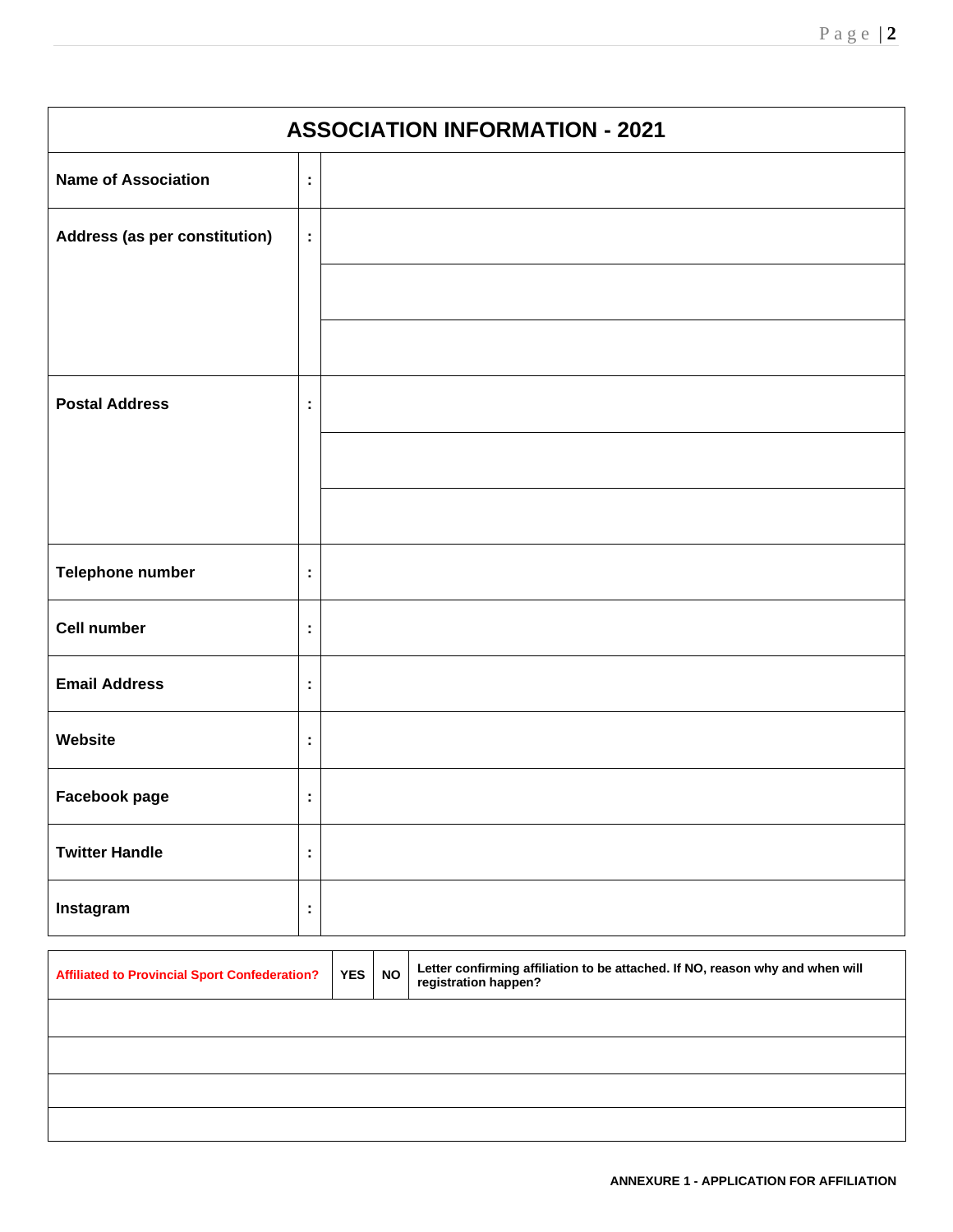| <b>Position</b>            | <b>Name</b> | <b>Cell number</b> | <b>Email Address</b> | eTMS Club Volunteer<br><b>Registration #</b> |
|----------------------------|-------------|--------------------|----------------------|----------------------------------------------|
| <b>President</b>           |             |                    |                      |                                              |
| <b>Vice-President</b>      |             |                    |                      |                                              |
| <b>Secretary General</b>   |             |                    |                      |                                              |
| <b>Treasurer</b>           |             |                    |                      |                                              |
| <b>Head Coach</b>          |             |                    |                      |                                              |
| <b>Head Referee</b>        |             |                    |                      |                                              |
| <b>Head Team Manager</b>   |             |                    |                      |                                              |
| <b>Head Admin Official</b> |             |                    |                      |                                              |
| <b>Head HSSC Official</b>  |             |                    |                      |                                              |
|                            |             |                    |                      |                                              |
| <b>Additional Members</b>  |             |                    |                      |                                              |
|                            |             |                    |                      |                                              |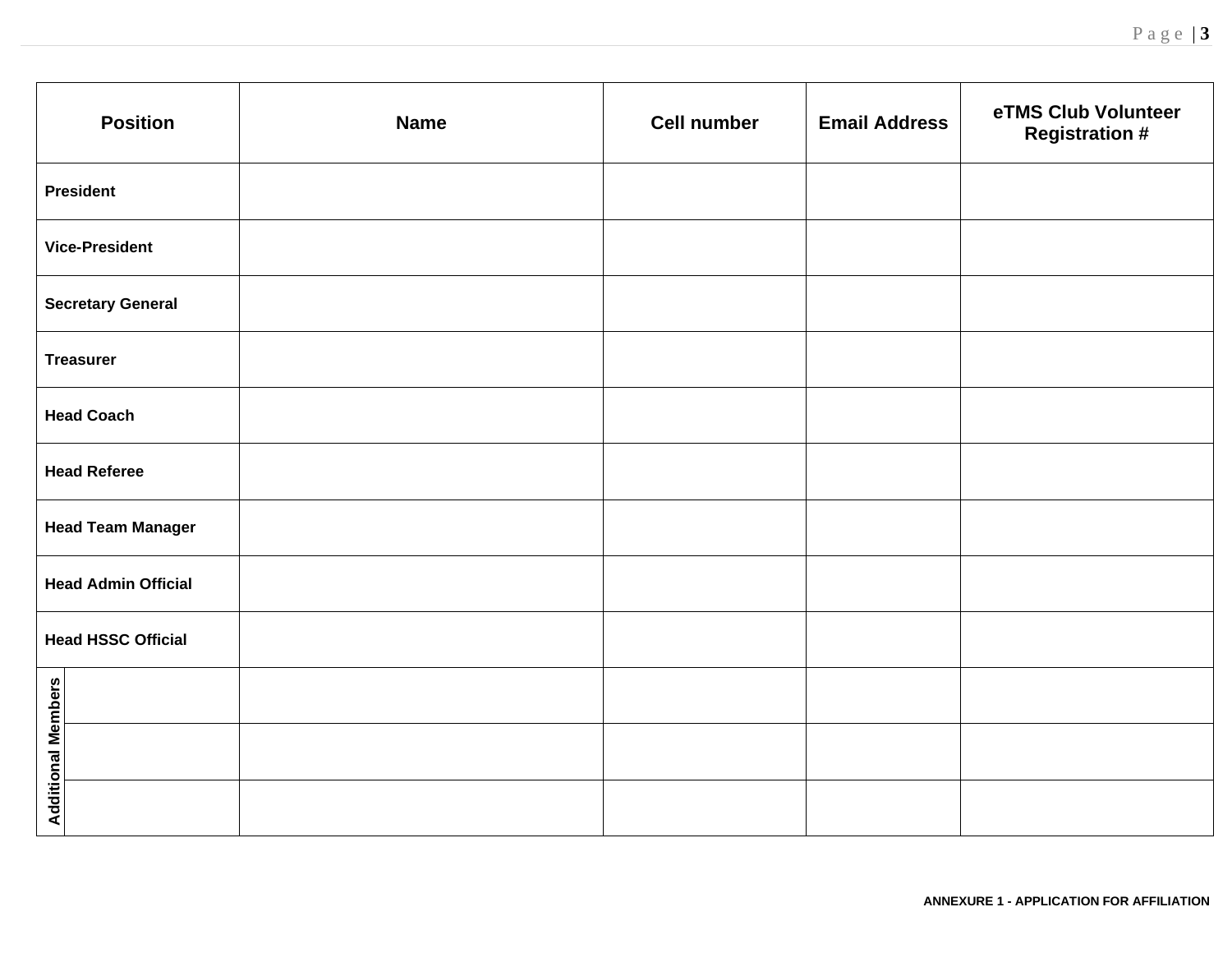# **AUDITOR'S DETAILS Name of Auditor :**

### **Letter confirming appointment as auditors must accompany this application**

| <b>BANKING DETAILS</b>                                                  |                             |  |  |
|-------------------------------------------------------------------------|-----------------------------|--|--|
| <b>BANK</b>                                                             | ٠<br>٠                      |  |  |
| <b>ACCOUNT NUMBER</b>                                                   | ÷                           |  |  |
| <b>BRANCH CODE</b>                                                      | $\blacksquare$<br>$\bullet$ |  |  |
| <b>NAMES OF SIGNATORIES</b>                                             | ÷                           |  |  |
|                                                                         |                             |  |  |
|                                                                         |                             |  |  |
| Letter from bank OR Letter from Auditor confirming bank account details |                             |  |  |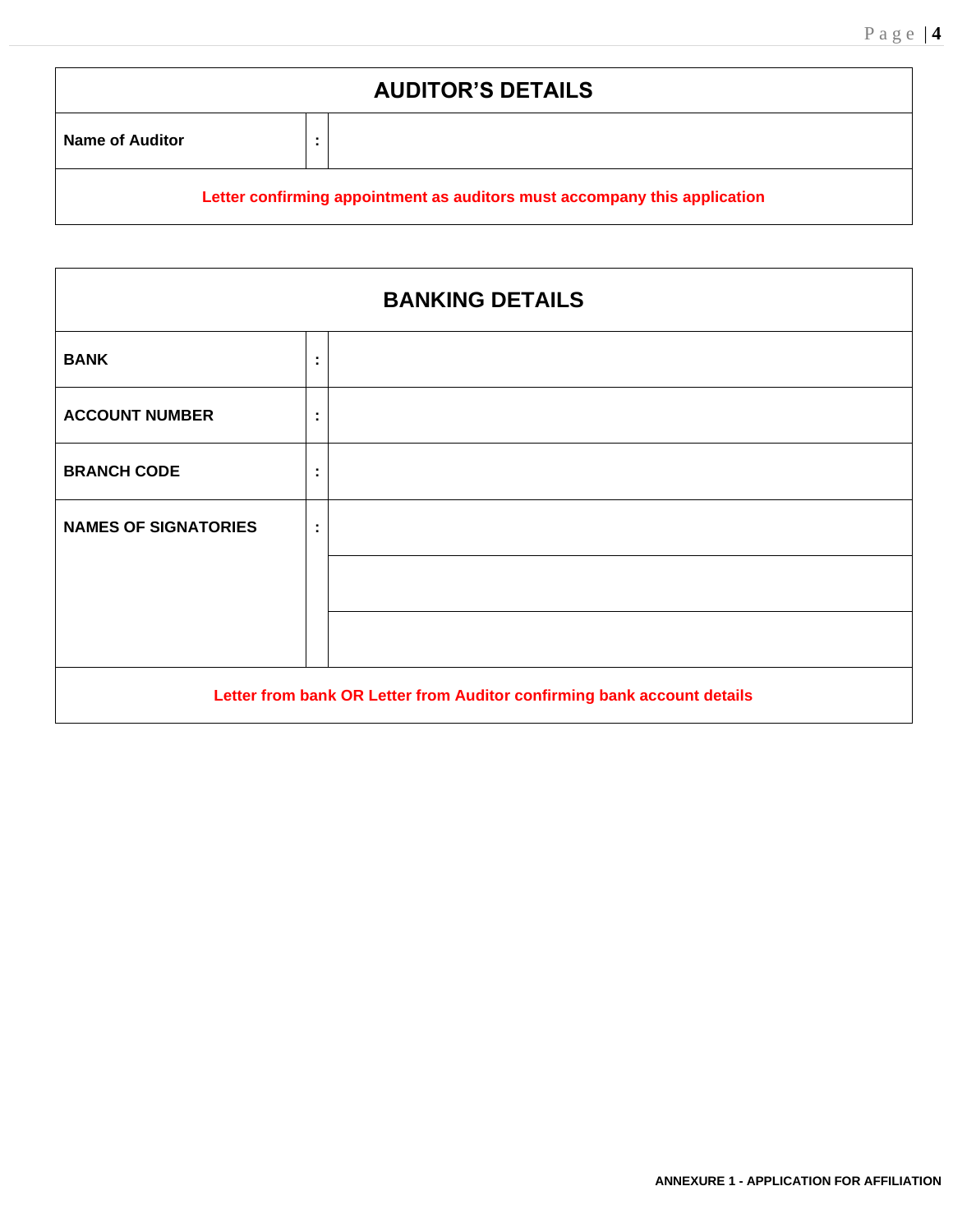#### **AFFILIATED WRESTLING CLUB ADDRESS LIST**

**DO ALL UP DATES IN RED PLEASE**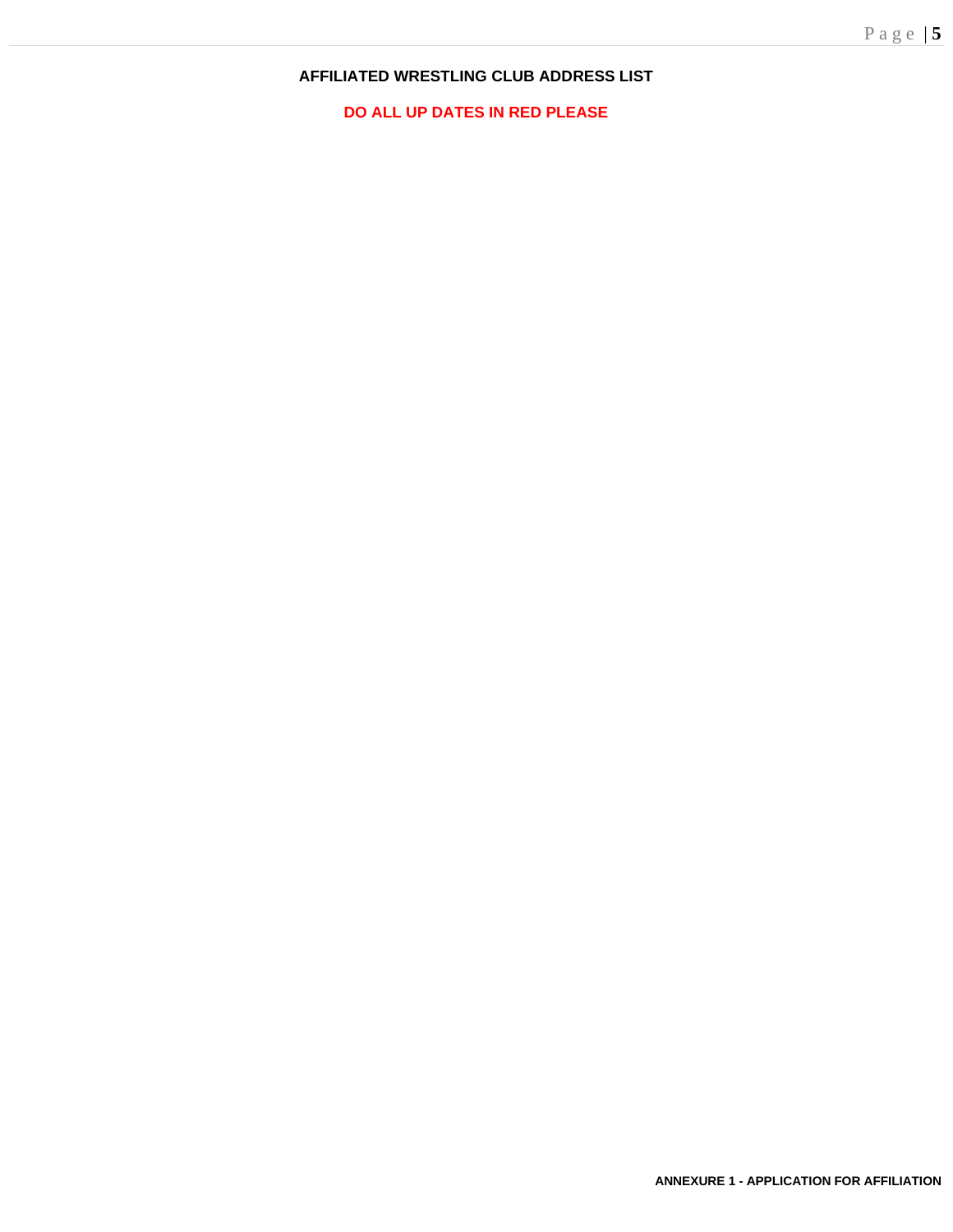٦

| <b>ACCOMPANYING DOCUMENTS</b>                                                                                                                                                                                      |            |           |                                               |
|--------------------------------------------------------------------------------------------------------------------------------------------------------------------------------------------------------------------|------------|-----------|-----------------------------------------------|
|                                                                                                                                                                                                                    | <b>YES</b> | <b>NO</b> | IF "NO" - Reason and planned submission date. |
| Latest constitution - Signed -<br>only if there were any changes<br>in the last 12 months.                                                                                                                         |            |           |                                               |
| <b>Auditor's Appointment Letter</b>                                                                                                                                                                                |            |           |                                               |
| <b>Bank Letter / Auditor's Letter -</b><br>as proof of account at Bank.                                                                                                                                            |            |           |                                               |
| Affiliating confirmation -<br><b>Provincial Sports</b><br><b>Council/Confederation.</b>                                                                                                                            |            |           |                                               |
| <b>Financial</b><br><b>Audited</b><br>Latest<br><b>Statements - 2020</b>                                                                                                                                           |            |           |                                               |
| Page 9 & 10 to confirm<br>approval of audited financial<br>statements at 2021 AGM with<br>signature of Chairperson,<br>Secretary, Treasurer and two<br>Members of AGM (<br><b>Not</b><br><b>Executive Members)</b> |            |           |                                               |
| Letter confirming appointed<br>representatives to attend 2021<br><b>AGM and SAWF General</b><br>Meetings in 2021.                                                                                                  |            |           |                                               |
|                                                                                                                                                                                                                    |            |           |                                               |
| <b>Address list of 2021 Wrestling</b><br><b>Clubs with Contact details of</b><br><b>Chair Person and Secretary.</b>                                                                                                |            |           |                                               |
| President's Report - 2020. If<br>applicable.                                                                                                                                                                       |            |           |                                               |

 $\Gamma$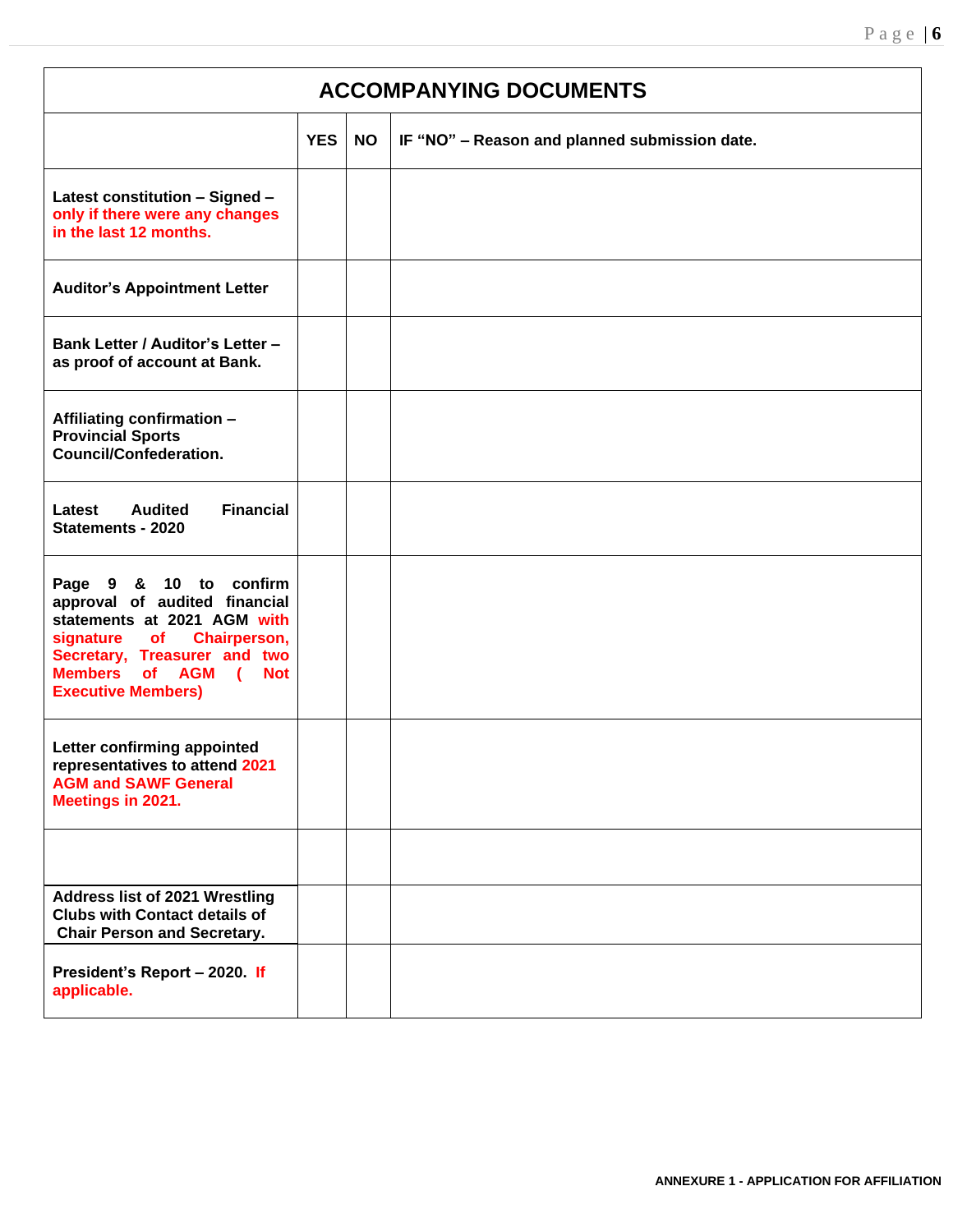**We the undersigned executive management members and AGM Members of the \_\_\_\_\_\_\_\_\_\_\_\_\_\_\_\_\_\_\_\_\_\_\_\_\_\_\_\_\_\_\_\_\_\_\_\_\_\_\_\_\_\_\_\_\_\_\_\_\_\_, confirm that we have been authorised to acknowledge and accept the terms and conditions set forth in the South African Wrestling Federation's Constitution specifically, without limiting the generality thereof, all rule, policies and guidelines, as well as any procedures listed therein. We accept that it is our responsibility to review and be familiar with these. We further agree to be bound by the rules, policies and procedures set forth and contemplated in both the South African Wrestling Federation's Constitution, together with the rules, policies and procedures of anybody to which the South African Wrestling Federation is affiliated, from time to time.**

**We further acknowledge and accept that as an affiliated member we are bound by the rules, policies and procedures of the South African Wrestling Federation and to this end agree to the additional procedures:**

- **1.1.Ensuring that all members participating in the sport of wrestling are properly affiliated and registered with the SAWF on the Member Management System (eMMS).**
- **1.2.Ensuring that all coaches, team mangers, referees and other officials are properly affiliated and registered with the SAWF on the eMMS system and Police Clearance form summited.**
- **1.3.Ensuring that all volunteers, club and association management members are properly affiliated and registered with the SAWF on the eMMS system.**
- **1.4.Ensuring that all coaches, team managers, referees and other officials attend and participate in at least one accredited training event during the wrestling year.**
- **1.5.Ensuring all competitions, tournaments and training courses are recorded using the SAWF's eMMS system.**
- **1.6. That the 2020 Audited Financial Statements was approve at the 2020 AGM.**